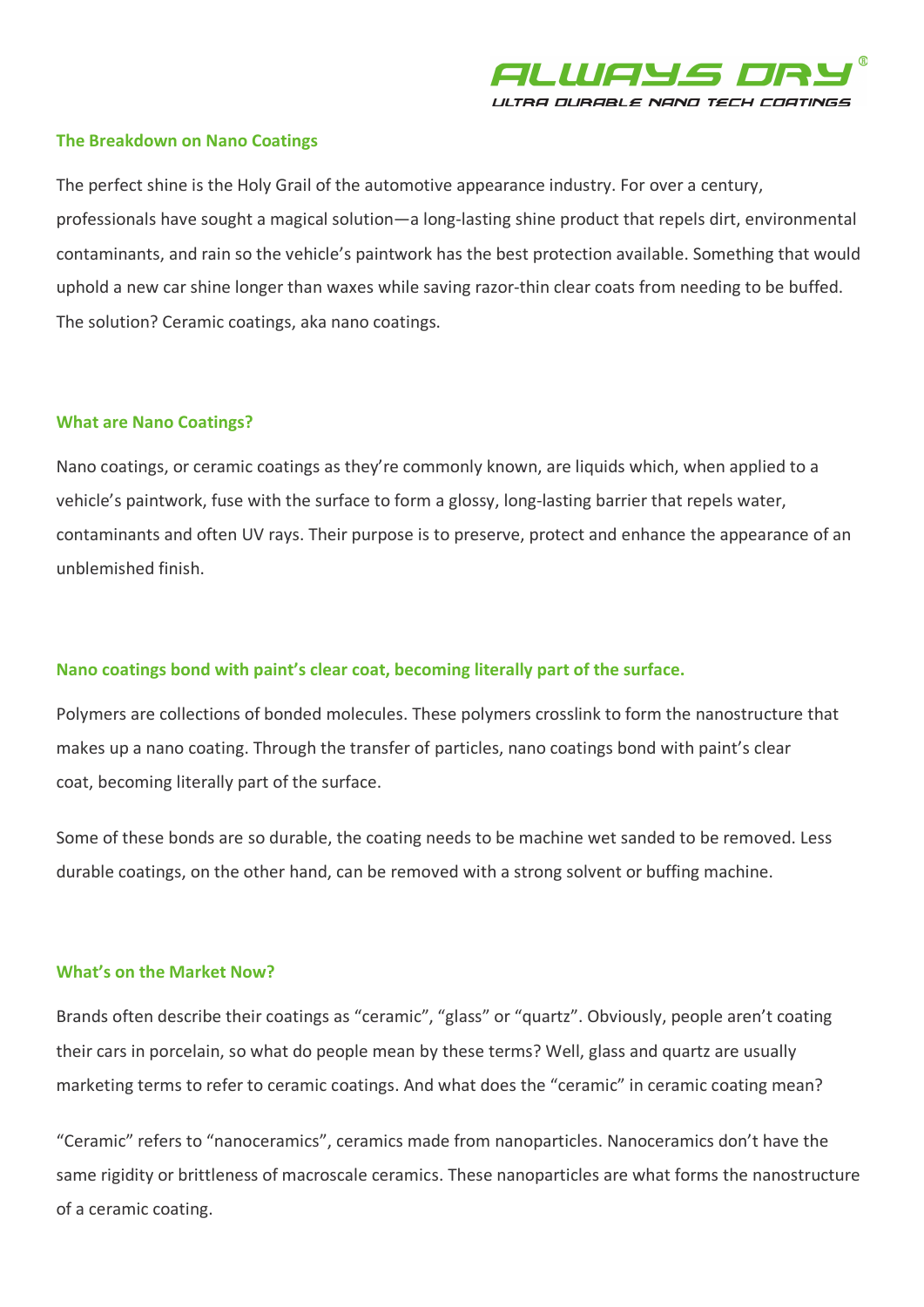A decade ago, ceramic coatings couldn't last more than a few years due to the limitations of SiO2. But with the introduction of incredibly durable silicon carbide coatings, coatings can now last well over a decade. Often coatings will be made of a mix of ceramic nanoparticles rather than just one to achieve unique protective qualities.

New on the market are self-healing ceramic coatings. The mechanics behind them vary; some self-heal fine scratches with the help of heat (supplied by heat guns or hot water) while others self-heal naturally over time in a process called auto-mechanical self-healing. And technology only continues to evolve, so who knows what will be available in the future.

### **What are the Benefits of one of these Coatings?**

Their durability is impressive. They last a long time and protect your paint from naturally acidic contaminants, oxidation, UV damage, and add a little cushion room in terms of light scratches.

### **Ceramic coatings are thicker, so they better protect against micro-marring and etching.**

In a sense, ceramic coatings take the benefits of a poly sealant and amplify them to a massive degree.

Ceramic coatings are thicker, so they better protect against micro-marring and etching. Their water repellency exceeds poly sealants exponentially, literally sheeting water off. They also block oxidation and inhibit UV rays in ways poly sealants just can't. And the gloss they produce is in a category of its own.

One other benefit is in how amazing they make your car look. Many of these coatings require an authorised detailer to apply them for you. That means that they have experience in prepping the paint for application.

This is a huge bonus for car lovers. Your paint may never look that good again because of how much work goes into preparing the car for one of these coatings.

And once the coating is on, the already insane level of gloss produced by the surface prep is amplified by the coating. As mentioned above, this is a level of gloss no wax or poly sealant can reproduce; it's wholly unique to ceramic coatings.